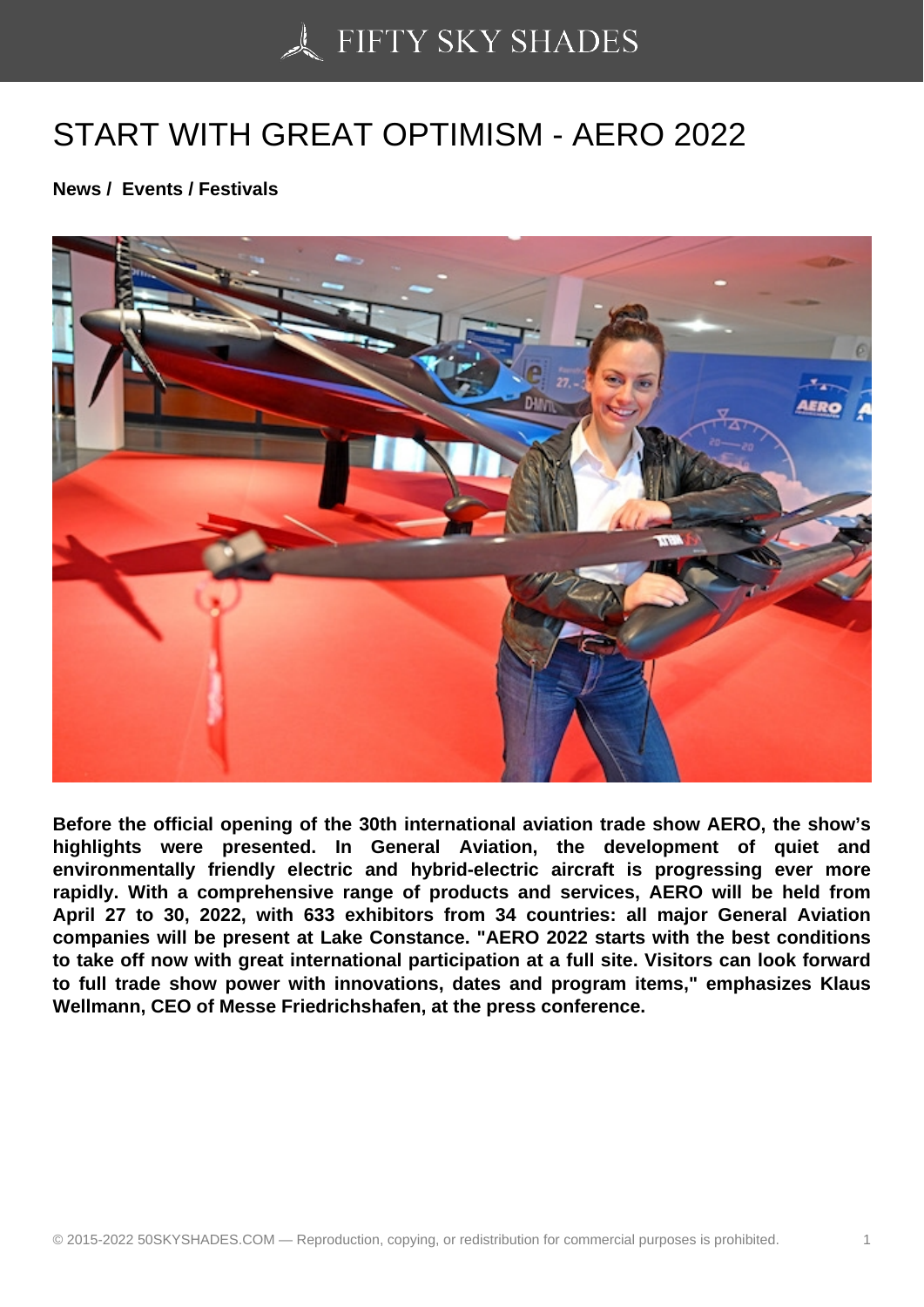**The aviation industry is looking forward to AERO 2022, which opens its doors on April 27th. With its comprehensive offer across the entire spectrum of General Aviation, the trade fair is Europe's most important platform for finding out about current and future products and developments and for experiencing the fascination of aviation live. AERO organizers Roland Bosch and Tobias Bretzel say: "After the compulsory break caused by the pandemic, this year's AERO comes out strongly with over 630 exhibitors." "In my opinion, it is the most important AERO since the great start of the trade fair more than 40 years ago", emphasizes Roland Bosch.**



**At AERO, the exhibitors show how they are taking on the current challenges in the industry and how they are shaping the future. During the media tour, the participants were able to get an impression of the solutions the industry is working on:**

Flight Design General Aviation is a leading provider of ultralight, LSA and piston aircraft. The F2 is the latest product from the manufacturer from Hoerselberg-Hainich and was certified by EASA (European Union Aviation Safety Agency) in December 2021. With the F2e, Flight Design is also developing an electrically powered aircraft.

Slovenian manufacturer Pipistrel has manufactured over 2,500 aircraft to date. It was the first manufacturer to receive EASA type certification for an electrically powered aircraft, Pipistrel Velis Electro. The company was acquired by Textron this month and forms the basis for the newly founded Textron eAviation division.

Rheinland Air Service (RAS) from Mönchengladbach, Germany, has been the exclusive dealer for Bell Textron's Bell 505 light turbine helicopter since November 2020. The helicopter is a bestseller in its class. The global fleet consists of almost 400 examples and recently surpassed the 100,000 flight hour mark. RAS also represents French aircraft manufacturer Daher, with its TBM family of tubroprop aircraft, and business jet manufacturer Honda Aircraft.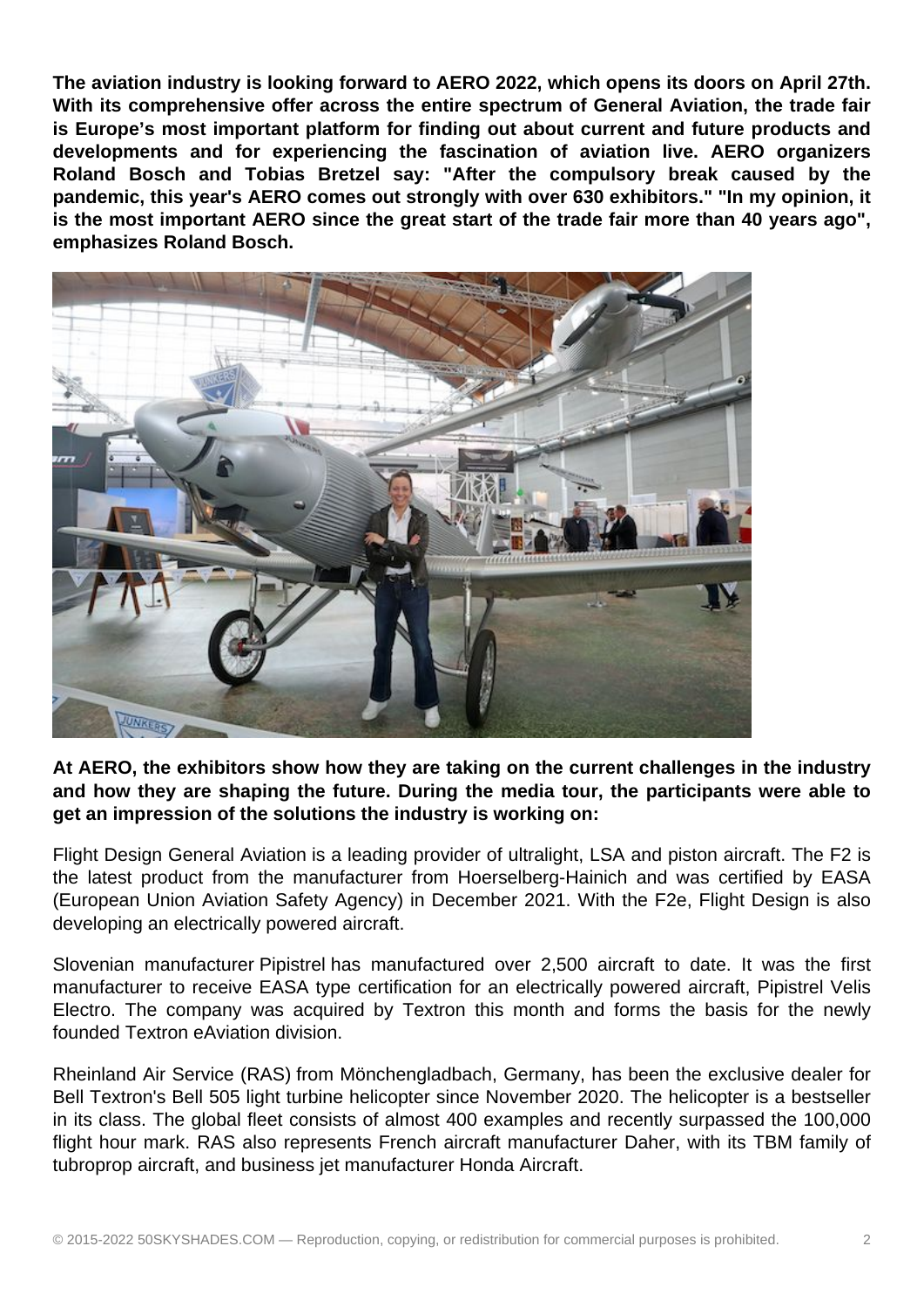The electrically powered, vertical take-off and landing aircraft eMagic One made by eMagic Aircraft from Grafschaft near Bonn was presented to the public for the first time last November. It impresses with its very low weight and its unique aerodynamic design.

H55's mission is to make air transport, quiet, clean and affordable. The company's patented and certified electric propulsion and battery management technology serves client-based solutions around electric propulsion for both existing aircraft designs, future VTOL and e-Commuter concepts.

The core of H55's proprietary technology is focused on an integrated power, propulsion and battery management system which includes battery packs, connectors, motor, motor controller, pilot interface and power controls. The company's product offering includes a fully integrated, certified electric propulsion and battery management solutions, as well as a stand-alone modular energy storage and battery management systems for aircraft manufacturers and operators.

Rolls-Royce Electrical is the technology leader in electric aircraft propulsion systems. Under the motto "Powering new ways to fly", the company is presenting its electric portfolio for advanced air mobility, i.e. urban air mobility and electric commuter aircraft, which is currently under development. In addition to electric drive units specially designed for the respective application, consisting of electric motors, inverters and control systems, this also includes a battery solution for electric aircraft and a turbogenerator for on-board power generation for hybrid-electric aircraft.

Rolls-Royce will also be showcasing its achievements in flight testing the technology over the last year, with videos and an explainer app about the world's fastest electric aircraft, Spirit of Innovation, which the company developed as part of the UK government-funded ACCEL project, as well as the hybrid-electric Tecnam P2010, which Rolls-Royce and its project partners Tecnam and Rotax with their flight tests as part of the EU-funded "H3PS" project gained valuable insights into (sub-)system integration and the advantages of hybrid-electric delivered drives.

H2FLY is a spin-off from DLR (German Aerospace Center). At AERO, the company is showing its four-seater HY4 aircraft, which is powered by hydrogen-electric power. On April 13, 2022 the aircraft reached an altitude of 7,230 feet on a flight from Friedrichshafen, climbing higher than any other hydrogen-electric powered aircraft before. H2FLY develops the drive systems as scalable drive systems. By the year 2025, a 40-seat regional aircraft with such an engine is to fly.

Textron Aviation is the world's largest civil aircraft manufacturer by number of aircraft delivered. The company from Wichita, Kansas, is celebrating its 95th anniversary this year. The manufacturer's product portfolio includes piston engine aircraft, turboprop aircraft and business jets. Textron Aviation owns the Cessna Aircraft, Beechcraft and Hawker brands. Customers in over 170 countries around the world fly Textron Aviation aircraft.

With the A50 Junior and the Junkers F13, Junkers Flugzeugwerke AG manufactures original replicas of historic aircraft. The Junkers A50 is an ultralight aircraft suitable for everyday use and is celebrating its world premiere at AERO 2022. The American WACO Aircraft Corporation, which produces historic double-deckers as new aircraft, has also been part of the group of companies since 2019.

AERO 2022 will take place from April 27 - 30, 2022 at the Messe Friedrichshafen exhibition center. AERO is the leading international trade show for General Aviation, Business Aviation and air sports. Aircraft ranging from civilian drones to gliders, ultralights and gyrocopters, helicopters, touring and training aircraft with piston or turboprop engines and business jets will be on display. New propulsion systems, electric flight, state-of-the-art avionics, services and accessories for pilots are further focal points. These topics are also reflected in the AERO Conferences, making